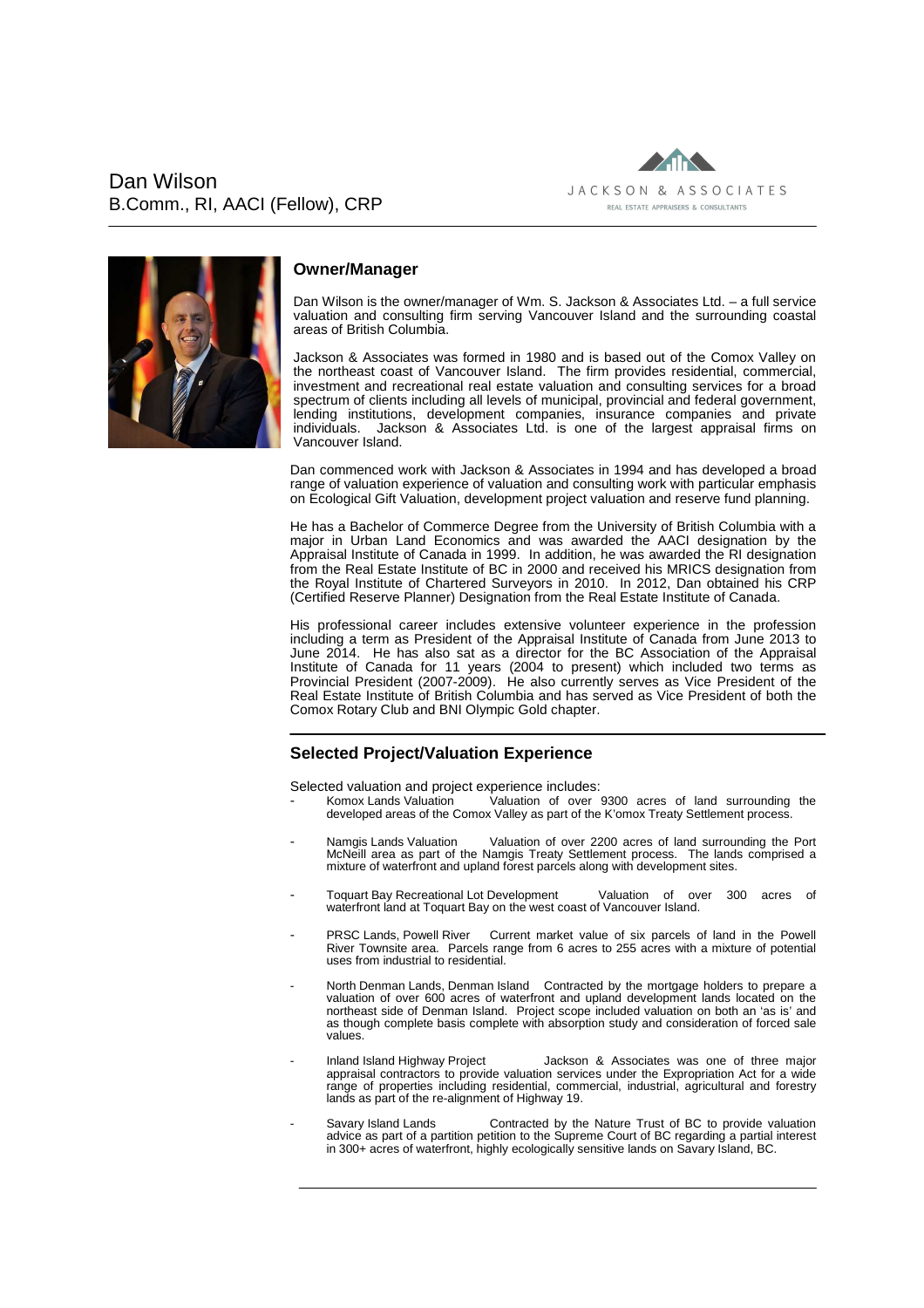## **Education**

AACI Designation, Appraisal Institute of Canada Certificate #3514, Member#600451 Awarded 1999 Awarded 'Fellow' June 2014

RI(BC) Designation, Real Estate Institute of British Columbia Certificate #4183, Member #4183 Awarded 2000

MRICS Designation, Royal Institute of Chartered Surveyors Certificate #1295679, Member #1295679 Awarded in 2010. Resigned from membership in 2014.

CRP (Certified Reserve Planner) Designation Real Estate Institute of Canada Awarded 2012

Bachelor of Commerce Degree (B.Comm) Urban Land Economics Major University of British Columbia, 1993

Candidate Member Appraisal Institute (USA) 2015 to Present

## **Professional Experience**

2000 to Present Owner/Manager/Consultant Jackson & Associates Ltd. Real Estate Appraisers and Consultants

1994 to 2000 Associate / Appraiser ICI and Residential Valuations and Consulting Wm. S. Jackson & Associates Ltd. Real Estate Appraisers and Consultants

## **Volunteer Experience**

President, Appraisal Institute of Canada June 2013 to June 2014

Director, Vice President and President Elect, Appraisal Institute of Canada June 2010 to June 2013

Roles and responsibilities have included:

- Committee member, AMC Taskforce, 2009 to 2012 (received Presidential Citation for work on this committee in 2009);
- Committee member and Chair, Audit and Finance Committee
- Committee member Committee Review Ad Hoc Committee;
- Project Lead: Advocacy and Lobbying Discussion Paper;
- Committee Chair, Ad Hoc Candidacy Committee
- Chair, Professional Practice Committee
- Chair, Research and Development Committee
- Chair, Nominating Committee
- Chair, Bylaws, Regulations and Procedures Committee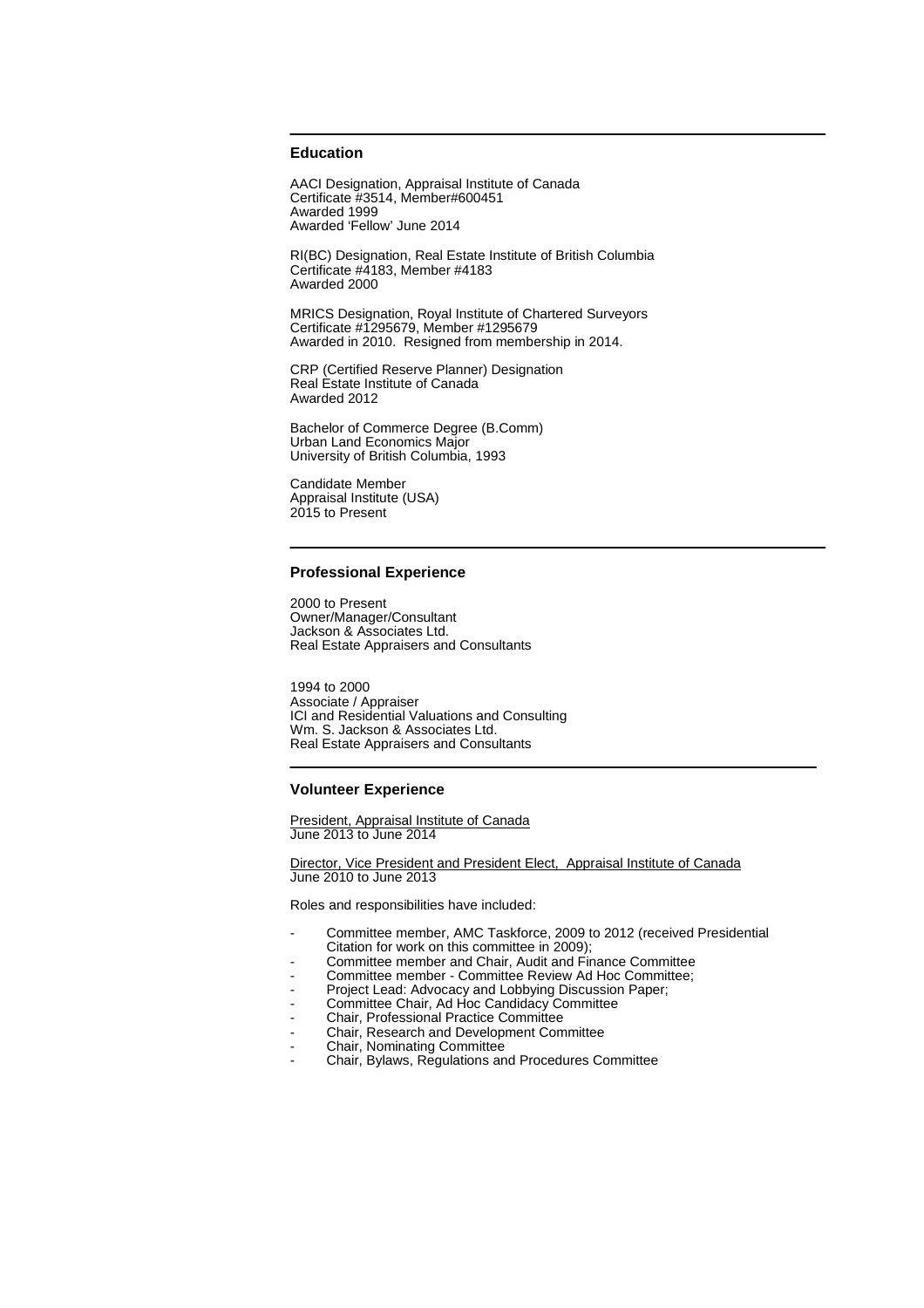#### President, BC Association, Appraisal Institute of Canada September 2007 to September 2009

Served two (2) one year terms as president of the BC Association of the Appraisal Institute of Canada – a 1,200 member provincial affiliate of the Appraisal Institute of Canada. Responsibilities included

- serving as chair of the board of directors and facilitating all directors meetings both in person and virtual;
- Liaising with national board of directors and staff along with provincial counterparts in other jurisdictions;
- Overseeing operation of Provincial Office and staff:
- Overseeing committees marketing, budgeting and financial aspects, etc.;

#### Director, BC Association, Appraisal Institute of Canada 2004 to Present

Served three consecutive 2 year terms as a director of the BC Association of the AIC;<br>Board positions have included director of marketing, 2<sup>nd</sup> Vice President, Vice President and Past President

## Director, Nanaimo Chapter, BC Association, Appraisal Institute of Canada 2001 to 2010

Served four consecutive (2) year terms as a director of the Nanaimo Chapter of the AIC;

Responsibilities included serving as chair of the board of directors, education committee, marketing committee and conference committee director for the 2006 Provincial Conference

## Governor, Vice President, Real Estate Institute of BC 2015 to Present

Presently serving as Vice President of the Real Estate Institute of British Columbia and sitting on the Complaint Investigating Committee tasked with investigating professional practice complaints against Real Estate Institute of British Columbia members

## Director and Vice President, Comox Rotary Club 2010 to 2012

Public Relations director and active member of the Comox Rotary Club, a local service club active in the Comox Valley Communities. Elected to President for 2013-2014 year. Duties include community fundraising events, assisting in managing and overseeing club operations.

Vice President, Business Network International (BNI) Olympic Gold Chapter 2010-2011

Vice president of one of the largest and most successful business referral groups on Vancouver Island. Duties include membership and referral tracking, attendance and meeting facilitation.

#### Director, Vice President, President, North Island Field Lacrosse Association 2012 to Present

Currently sitting as President of the North Island Field Lacrosse Association. Providing developmental level and competitive level lacrosse on Northern Vancouver Island within the Vancouver Island Youth Field Lacrosse League.